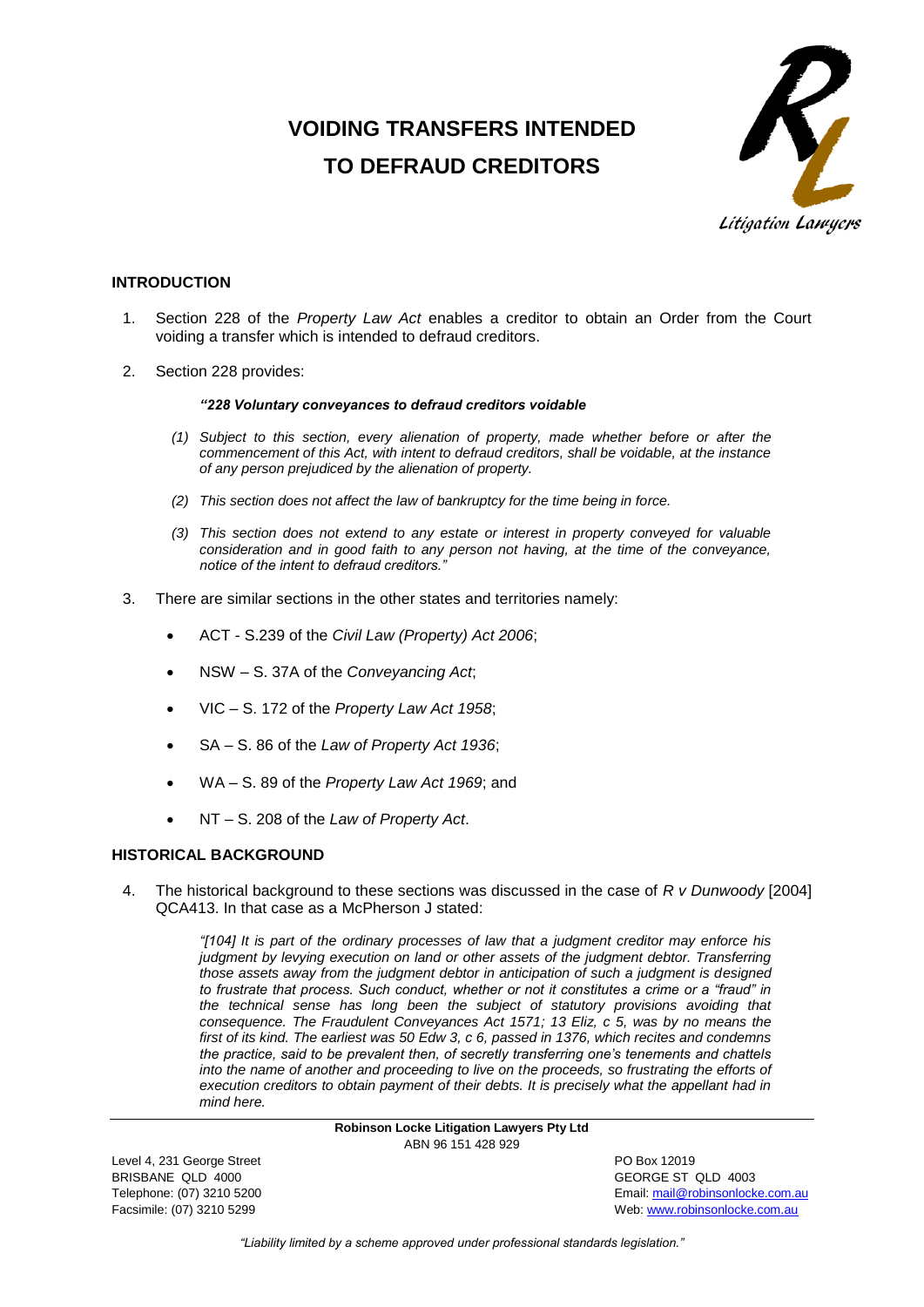*[105] The short title of that ancient statute of 1371 was "Fraudulent assurances of land or goods to* 

*deceive creditors, shall be void". The legislative remedy afforded was to authorise creditors to levy execution against such tenements and chattels "as if no gift had been made". The Statute of Elizabeth of 1571 recited a similar purpose, if with much less brevity. It is legislation that has been received or re-enacted in almost every place where English law now prevails. In this State, the local analogue is now to be found in [s 228\(1\)](http://www.austlii.edu.au/au/legis/qld/consol_act/pla1974179/s228.html) of the Property [Law Act 1974,](http://www.austlii.edu.au/au/legis/qld/consol_act/pla1974179/) and was formerly in s 46 of The Mercantile Act of 1867. Such statutory provisions operate independently of and beyond the limits of various provisions of the [Bankruptcy Act 1966](http://www.austlii.edu.au/au/legis/cth/consol_act/ba1966142/) which themselves have a common genesis in 13 Eliz 1, cap 5, or its forebears. See "Avoiding Transactions in Insolvency" in Corporate Insolvency Law, at 186- 194 (ed Lessing & Corkery); Bond University 1995. Adjudication or sequestration in*  bankruptcy is not an element or a prerequisite of its application even though the official *receiver or a trustee in bankruptcy may take advantage of it: Williams v Lloyd [\[1934\] HCA 1;](http://www.austlii.edu.au/au/cases/cth/HCA/1934/1.html) [\(1934\) 50 CLR 341,](http://www.austlii.edu.au/cgi-bin/LawCite?cit=%281934%29%2050%20CLR%20341?stem=0&synonyms=0&query=pla1974179%20s228) 362-363.*

*[106] It is true that statutory enactments of this kind consistently refer to defrauding or deceiving "creditors"; but the course of judicial decision over the centuries shows that this expression is not to be confined to its limited and technical sense of a person to whom a debt is presently due and owing. May, on Fraudulent and Voluntary Dispositions of Property (3rd ed, 1980), at pp 43, 102, cites a body of judicial authority beginning with Twyne's Case [\[1601\] EngR 4;](http://www.worldlii.org/int/cases/EngR/1601/4.html) [\(1602\) 3 Co Rep 80b,](http://www.austlii.edu.au/cgi-bin/LawCite?cit=%281602%29%203%20Co%20Rep%2080?stem=0&synonyms=0&query=pla1974179%20s228) at 81b; [\[1601\] EngR 4;](http://www.worldlii.org/int/cases/EngR/1601/4.html) [76 ER 809,](http://www.austlii.edu.au/cgi-bin/LawCite?cit=76%20ER%20809?stem=0&synonyms=0&query=pla1974179%20s228) 816, in support of the proposition that the expression "creditors and others" in the old Elizabethan statute are "wide enough to include any person who has a legal or equitable right or claim against the grantor or settlor by virtue of which he is or may be entitled to rank as a creditor of the latter*". He goes on to say that the claimant may be considered to be a creditor within the *Statute although his claim had not become payable at the time when the conveyance was made and even though it was then merely contingent; and although it was a claim for unliquidated damages in respect of which judgment had not yet been given. Among the authorities cited is Barling v Bishopp [\[1860\] EngR 934;](http://www.worldlii.org/int/cases/EngR/1860/934.html) [\(1860\) 29 Beav 417;](http://www.austlii.edu.au/cgi-bin/LawCite?cit=%281860%29%2029%20Beav%20417?stem=0&synonyms=0&query=pla1974179%20s228) [54 ER 689,](http://www.austlii.edu.au/cgi-bin/LawCite?cit=54%20ER%20689?stem=0&synonyms=0&query=pla1974179%20s228) in which Romilly MR set aside a defendant's transfer of his land to his daughter after receiving*  notice of trial in an action for damages for trespass against him, in which the plaintiff *obtained a verdict and judgment some two months later. Like the appellant here the defendant there subsequently sought and obtained relief in insolvency. Lord Romilly said [\[1860\] EngR 934;](http://www.worldlii.org/int/cases/EngR/1860/934.html) [\(29 Beav 417,](http://www.austlii.edu.au/cgi-bin/LawCite?cit=29%20Beav%20417?stem=0&synonyms=0&query=pla1974179%20s228) 420-421; [\[1860\] EngR 934;](http://www.worldlii.org/int/cases/EngR/1860/934.html) [54 ER 689,](http://www.austlii.edu.au/cgi-bin/LawCite?cit=54%20ER%20689?stem=0&synonyms=0&query=pla1974179%20s228) 690) that "the only thing the Court has to consider is whether the object was to defeat the creditors present or in futuro".*

*[107] The provision in [s 228\(1\)](http://www.austlii.edu.au/au/legis/qld/consol_act/pla1974179/s228.html) of the [Property Law Act 1974](http://www.austlii.edu.au/au/legis/qld/consol_act/pla1974179/) does not, like 13 Eliz, c 5,*  speak of creditors "or others". Having regard, however, to its history, I have little doubt that it *would receive an interpretation that applied it to dispositions with intent to defeat a person with a claim that at the time of the disposition was still contingent or prospective, even one consisting as in Barling v Bishopp of unliquidated damages for a tort. But it is not necessary to decide that question now."* (emphasis added)

Accordingly it can be seen that the modern version of the enactment can be traced back to 1376.

# **ELEMENTS OF THE CAUSE OF ACTION**

- 5. Clearly to be successful in such a claim it will need to be demonstrated that:
	- (a) The plaintiff is a creditor;
	- (b) There has been a transfer; and
	- (c) The transfer was fraudulently intended to defeat creditors.

## **CREDITOR**

- 6. There can be a current creditor or a prospective or contingent creditor.
- 7. In relation to this, in *Nelson v Mathai & Ors* [2011] FMCA 686 the Court stated:

*"[9] In Barton v Deputy Federal Commissioner of Taxation [\[1974\] HCA 43;](http://www.austlii.edu.au/au/cases/cth/HCA/1974/43.html) [\(1974\) 131 CLR](http://www.austlii.edu.au/cgi-bin/LawCite?cit=%281974%29%20131%20CLR%20370?stem=0&synonyms=0&query=pla1974179%20s228)  [370](http://www.austlii.edu.au/cgi-bin/LawCite?cit=%281974%29%20131%20CLR%20370?stem=0&synonyms=0&query=pla1974179%20s228) at 374 ('Barton') Stephen J said at paragraph [7]:*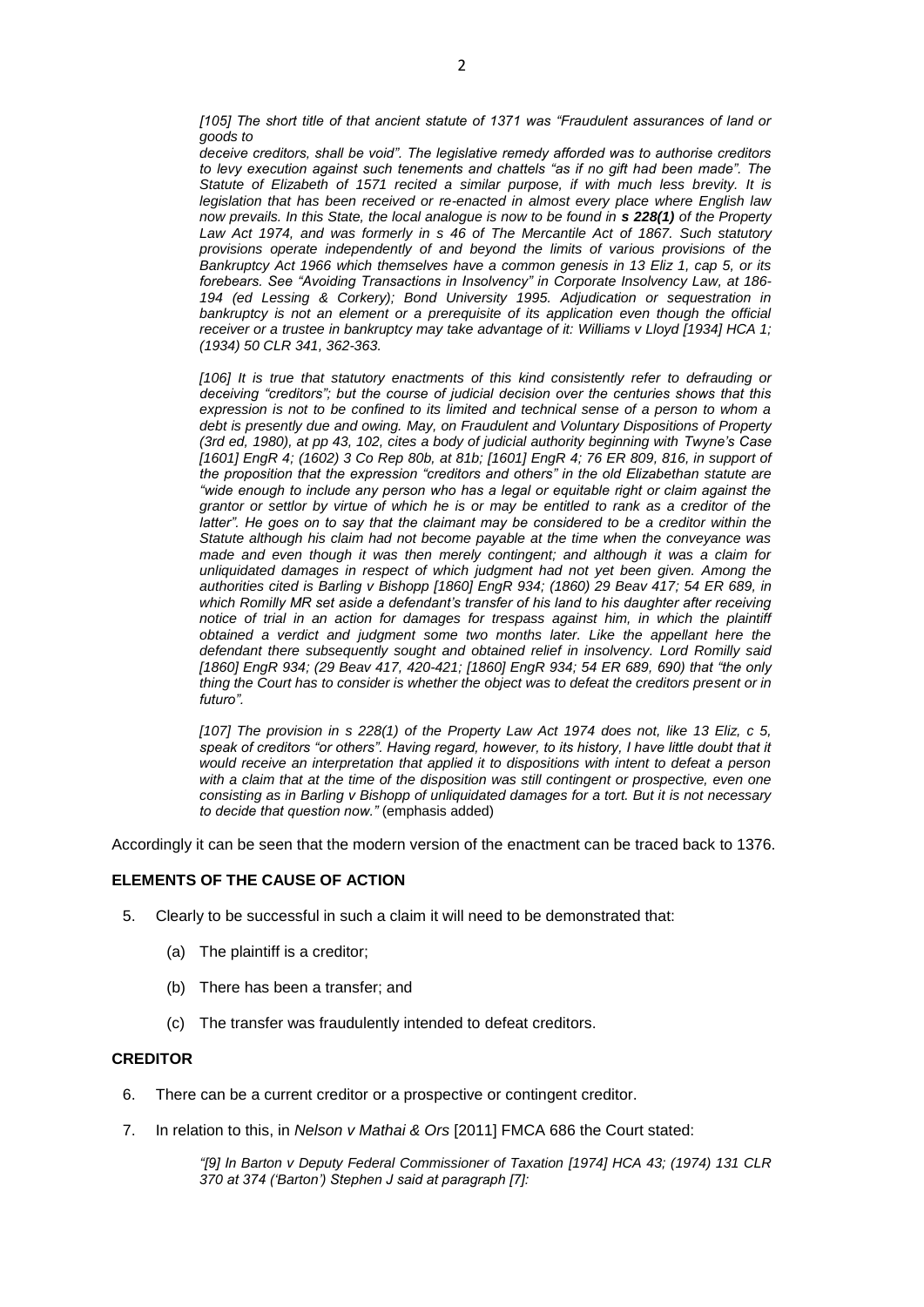*This awareness of an impending liability is sufficient for the purposes of [s. 40](http://www.austlii.edu.au/au/legis/qld/consol_act/pla1974179/s40.html) (1)(c) [of the Bankruptcy Act 1996]. That paragraph employs language very similar to the reference, in the Statute 13 Eliz. c.5, to conveyances made "with intent to defraud, defeat or delay creditors" and it is well established that conveyances may fall within that Statute, although there existed no creditors at the date of conveyance, so long as the intent to defeat future creditors be made out - Mackay v. Douglas [\(1872\) LR 14 Eq 106](http://www.austlii.edu.au/cgi-bin/LawCite?cit=%281872%29%20LR%2014%20Eq%20106?stem=0&synonyms=0&query=pla1974179%20s228) ; Re Mackay [\(1951\) 16 ABC 18,](http://www.austlii.edu.au/cgi-bin/LawCite?cit=%281951%29%2016%20ABC%2018?stem=0&synonyms=0&query=pla1974179%20s228) at p 28 . In Ex parte Russell [\(1882\) 19 Ch D 588](http://www.austlii.edu.au/cgi-bin/LawCite?cit=%281882%29%2019%20Ch%20D%20588?stem=0&synonyms=0&query=pla1974179%20s228) , in which Sir Richard Malins' decision in Mackay v. Douglas [\(1872\) LR 14 Eq 106](http://www.austlii.edu.au/cgi-bin/LawCite?cit=%281872%29%20LR%2014%20Eq%20106?stem=0&synonyms=0&query=pla1974179%20s228) was applied, the members of the Court of Appeal again referred to the Statute of Elizabeth as concerned with the protection of future creditors. In Williams v. Lloyd [\[1934\] HCA 1;](http://www.austlii.edu.au/au/cases/cth/HCA/1934/1.html) [\(1934\) 50 CLR 341,](http://www.austlii.edu.au/cgi-bin/LawCite?cit=%281934%29%2050%20CLR%20341?stem=0&synonyms=0&query=pla1974179%20s228) although the majority allowed the appeal, all the members of the Court treated the "intent to defraud creditors" to whic[h s. 37A](http://www.austlii.edu.au/au/legis/nsw/consol_act/ca1919141/s37a.html) of the [Conveyancing Act](http://www.austlii.edu.au/au/legis/nsw/consol_act/ca1919141/)  [1919](http://www.austlii.edu.au/au/legis/nsw/consol_act/ca1919141/) (N.S.W.) referred as capable of being established despite undoubted solvency at the time of the challenged alienation of property (1934) 50 CLR, at pp 360-361, 372, 377. So too in the case of [s. 40](http://www.austlii.edu.au/au/legis/nsw/consol_act/ca1919141/s40.html) (1)(c) there may, I think, be the requisite intent despite the absence of existing indebtedness. A fortiori, the intent may exist if the debtor, unaware of his existing indebtedness, nevertheless believes in some impending indebtedness. Moreover an intent formed in relation to only one such existing or anticipated creditor will suffice, the combined effect of s. 23 (b) of the Acts Interpretation Act (Cth) and of s. 6 of the Bankruptcy Act producing this result. (at p374")"* (emphasis added)

8. In *Cannane v J Cannane Pty Ltd (In Liquidation)* [\[1998\] HCA 26,](http://www.austlii.edu.au/au/cases/cth/HCA/1998/26.html) Brennan CJ and McHugh J at paragraph [10] stated:

> *"The critical term for present purposes is "with intent to defraud creditors". Provisions of this kind, based on 13 Eliz I c 5, have been considered by the courts in various jurisdictions and it is clearly established that the party seeking to avoid a disposition of property has the onus of proving an actual intent by the disponor at the time of the disposition to defraud creditors. The creditors whom the fraudulent disponor of property might intend to defeat need not be existing creditors; they may be future creditors. The intent prescribed by [s 121\(1\)](http://www.austlii.edu.au/au/legis/cth/consol_act/ba1966142/s121.html) is an intent to defraud any present or future creditors."* (emphasis added)

9. Holmes J of the Supreme Court in Queensland in *R v Dunwoody* [\[2004\] QCA 413](http://www.austlii.edu.au/au/cases/qld/QCA/2004/413.html) cited Barton when her Honour stated at paragraph [119]:

> *"The expression "intent to defraud creditors", as used in [s 121\(1\)](http://www.austlii.edu.au/au/legis/cth/consol_act/ba1966142/s121.html) before its amendment, was given a wide compass, extending to embrace an intention to defeat not merely existing creditors, but also future creditors: see Barton v Deputy Commissioner of Taxation of the Commonwealth of Australia*." (emphasis added)

10. In *PT Garuda Indonesia Ltd v Grellman* [\(1992\) 35 FCR 515](http://www.austlii.edu.au/cgi-bin/LawCite?cit=%281992%29%2035%20FCR%20515?stem=0&synonyms=0&query=pla1974179%20s228) at 523, the Court cited with approval (at 515) the following passage from Lewis' Australian Bankruptcy Law:

> *"The general principle may be stated that any dealing with property (other than by sale for a reasonable price) made with the object of putting it beyond the reach of present or future creditors comes within the definition of a fraudulent conveyance if the person concerned cannot immediately pay his debts or anticipates some event which may render him unable to pay his debts in future; such a dealing will be treated as fraudulent irrespective of the presence or absence of a conscious fraudulent intent on the part of the debtor if the necessary result of the dealing is to put the property beyond the reach of his creditors .... The word 'fraudulent' indeed has received an interpretation in bankruptcy matters somewhat wider than its ordinary use, and it may be defined as equivalent to 'with an intention to deprive creditors of recourse against all or any of his assets'."* (emphasis added)

#### **TRANSFER OR DISPOSITION**

- 11. Normally the existence of a transfer will be clear.
- 12. However, the type of transfer that is covered also includes, for example, the granting of a mortgage.

# **INTENT TO DEFRAUD CREDITORS**

13. The section was discussed in *Williamson & McGillivray & Ors v JIA Holdings & Anor* [2011] QCA 346 as follows:

*"[64] The operation of a section identical to [s 228](http://www.austlii.edu.au/au/legis/qld/consol_act/pla1974179/s228.html) was explained by Brennan CJ and McHugh J in DM Cannane and Anor v J Cannane Pty Ltd (In Liquidation) [\[1998\] HCA 26;](http://www.austlii.edu.au/au/cases/cth/HCA/1998/26.html) [\(1998\) 192 CLR 557](http://www.austlii.edu.au/cgi-bin/LawCite?cit=%281998%29%20192%20CLR%20557?stem=0&synonyms=0&query=pla1974179%20s228) (at 566-7):*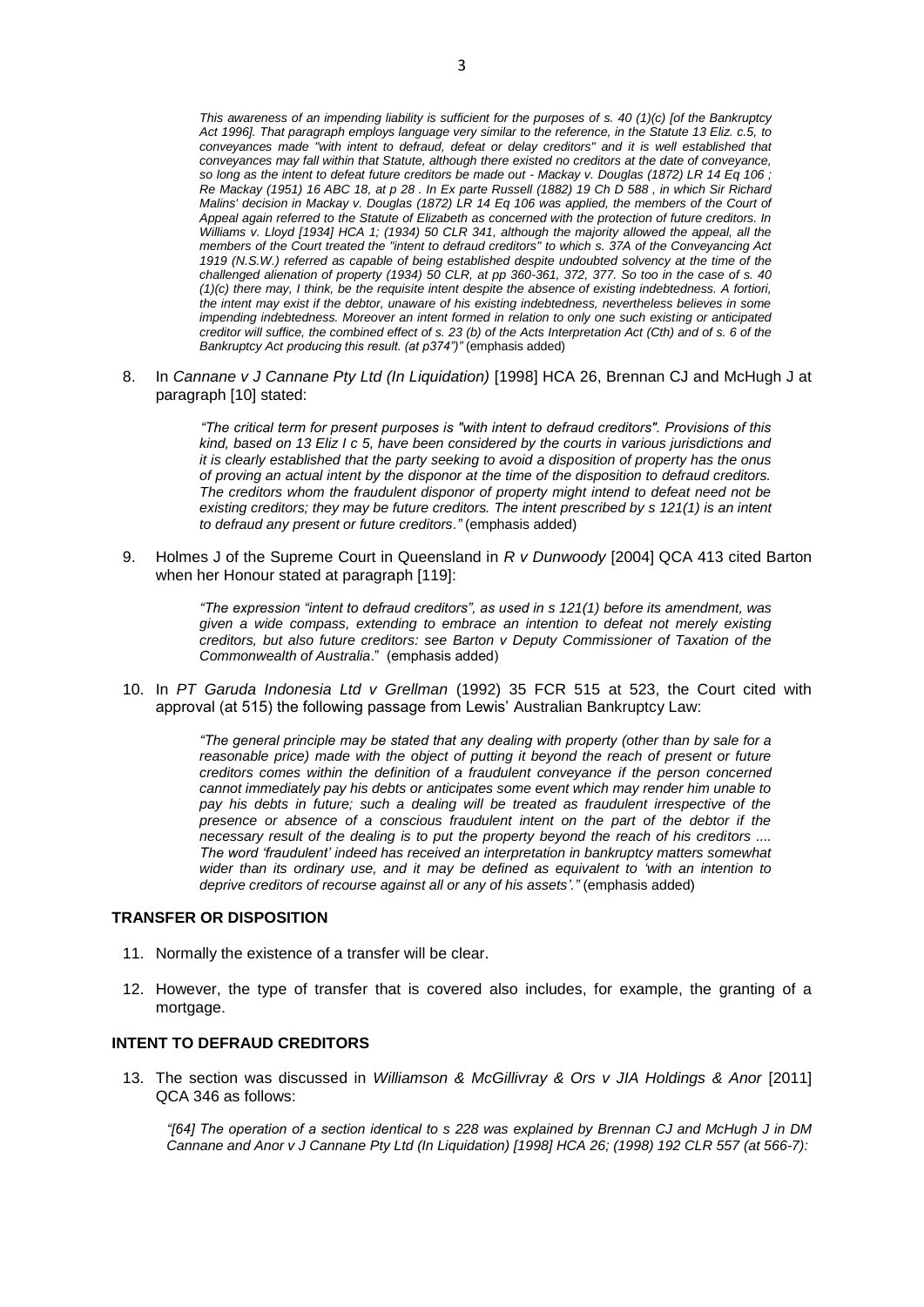*"But when the creditors ... intervene and the disposition is avoided, the property fraudulently disposed of becomes available for distribution among the then existing general body of creditors".*

*Although the party impugning the disposition of property must show an actual intent to defraud creditors at the time of the disposition, the intent may be inferred in the making of a disposition which, to adopt the words of Lord Hatherly LC in Freeman v Pope 'subtracts from the property which is the proper fund for the payment of [the] debts, an amount without which the debts cannot be paid'. The 'proper fund' may consist in assets out of which future creditors as well as present creditors would be entitled to be paid a dividend in respect of what is owing to them. Therefore a subtraction of assets which, but for the impugned disposition, would be available to meet the claims of present and future creditors is material*  from which an inference of intent to defraud those creditors might be drawn. Whether that *inference should be drawn depends upon all the circumstances of the case."* (footnotes omitted)

*[65] That available assets are reduced as a result of the disposition of property can itself be a significant fact supporting the inference that the disposition was made with intent to defraud creditors. The effect of the cases was discussed by the Full Federal Court (Wilcox, Gummow and Von Doussa JJ) in P T Garuda Indonesia Ltd v Grellman (1992) 35 FCR 515 at 523-5:*

*"There is a substantial body of authority in decisions upon the Elizabethan Statute and its modern representatives which supports the statement by Clyne J in Re Trautwein ... :*

*'... it is ...clearly established that in determining whether or not an alienation has been made with intent to defraud creditors, a court must look at all the circumstances surrounding the alienation to ascertain if there were any such intent. It is not necessary to bring actual proof that the alienor had in his mind an intention to defraud creditors: for if it appears from the evidence that the effect might be expected to be and has in fact been to do so, the court will attribute the fraudulent intention to the alienor.'*

*We refer to Freeman v Pope [\(1870\) 5 Ch App 538](http://www.austlii.edu.au/cgi-bin/LawCite?cit=%281870%29%205%20LRCh%20App%20538?stem=0&synonyms=0&query=pla1974179%20s228) at 541 ... ; Mackay v Douglas [\(1872\) LR](http://www.austlii.edu.au/cgi-bin/LawCite?cit=%281872%29%20LR%2014%20Eq%20106?stem=0&synonyms=0&query=pla1974179%20s228)  [14 Eq 106](http://www.austlii.edu.au/cgi-bin/LawCite?cit=%281872%29%20LR%2014%20Eq%20106?stem=0&synonyms=0&query=pla1974179%20s228) at 120 ... ; Re Simms [\[1930\] 2 Ch 22](http://www.austlii.edu.au/cgi-bin/LawCite?cit=%5b1930%5d%202%20Ch%2022?stem=0&synonyms=0&query=pla1974179%20s228) at 31-34 ... . Further, in this Court, the matter was discussed in detail in ... Noakes v J Harvy Holmes & Son (1979) 37 FLR 5. In the course of his judgment, with which Deane J and Fisher J agreed, Brennan J said (at 10-11):*

*'We were pressed with some observations in Williams v Lloyd; Re Williams where the court affirmed that the burden of proof that a transfer was made with a real intent to defeat or delay creditors is upon the party who so alleges. But that was a case where, at the time of the challenged disposition of property by a husband to his wife, he was in a sound financial position ... . In the present case, the inevitable result of the transfer ... was to defeat or delay any attempt to execute the judgment ... . The case falls squarely within the line of authorities of which Freeman v Pope is the leading example, where Lord Hatherley LC said (at 541):*

'But it is established by the authorities that in the absence of any such direct proof of intention, if *a person owing debts makes a settlement which subtracts from the property which is the proper fund for the payment of those debts, an amount without which the debts cannot be paid, then, since it is the necessary consequence of the settlement ... some creditors must remain unpaid, it would be the duty of the judge to direct the jury that they must infer the intent of the settlor to have been to defeat or delay his creditors... .'*

*That proposition does not trespass upon the rule as to onus of proof; it is a particular illustration of the discharge of the onus by inference from the known facts.'"* (footnotes omitted)

*[66] Garuda was referred to by Brennan CJ and McHugh J in their judgment in Cannane. Their Honours did not expressly endorse the passages I have quoted but the case was referred to without dissent or criticism. As well, their Honours quoted with approval a part of Lord Hatherley's judgment which was quoted at greater length by the Full Federal Court. The judgments in Cannane do not, I think, cast any doubt upon what was said in Garuda and Trautwein. Clyne J did not say that a subjective intention to defraud did not have to be proved. The passage in Trautwein says that if a disposition of property had the result that creditors would not be paid, and viewed objectively those disposing of the property "might be expected to" understand that would be the effect, the court will infer the actual intent to defraud."*

14. In *Ivanovski v Keith Stevens McConnell as representative of the estate of Walter Perdacher (deceased)* [2009] NSWSC 1036, the court stated:

> *[73] Whether the alienation was made with intent to defraud creditors as contemplated by [s](http://www.austlii.edu.au/au/legis/qld/consol_act/pla1974179/s228.html)  [228](http://www.austlii.edu.au/au/legis/qld/consol_act/pla1974179/s228.html)(1) of the Act is a question of fact and the onus of establishing the fact is on the plaintiffs.*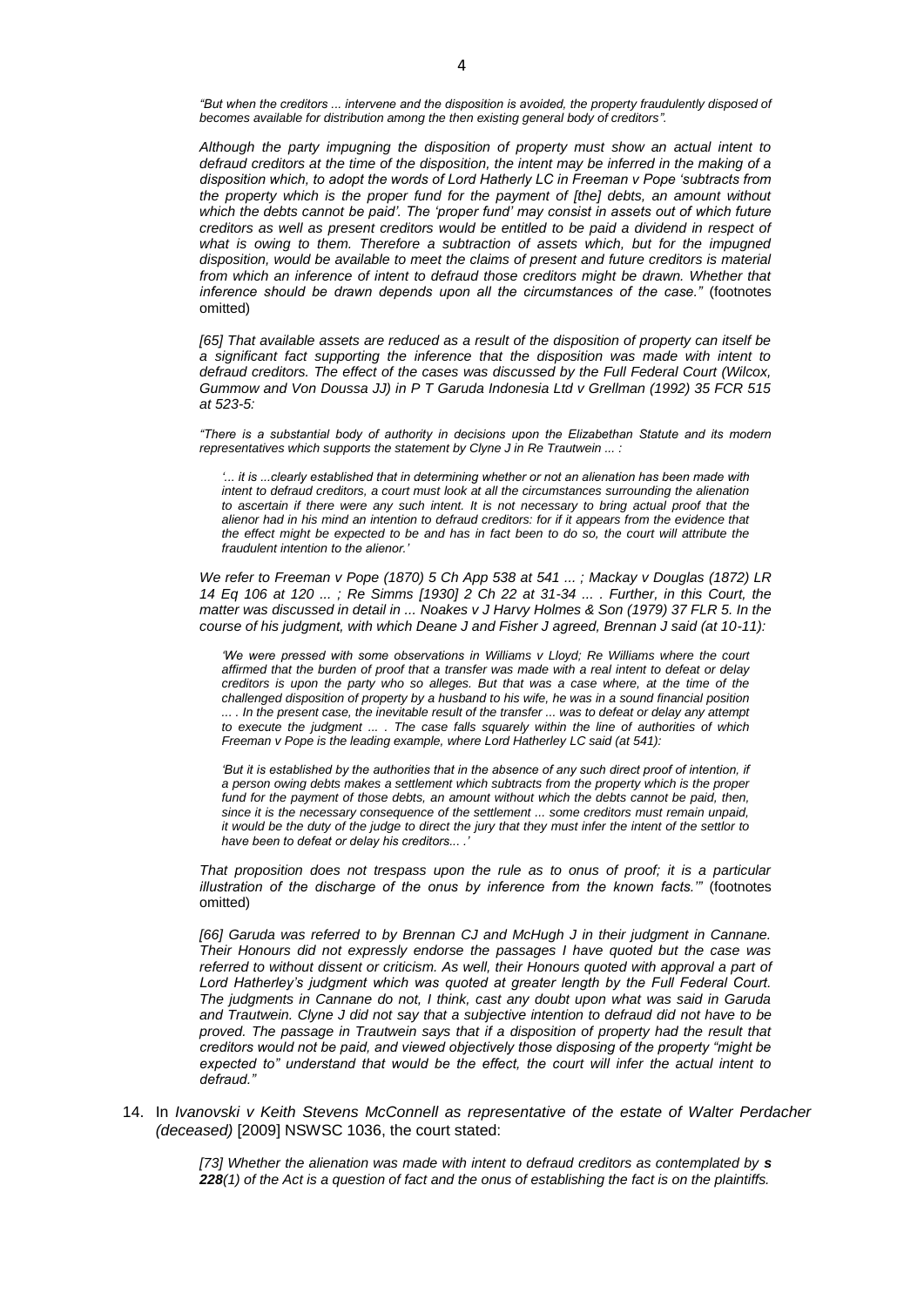[74] The intention to defraud may be established and inferred from the surrounding *circumstances. Each case must be considered as a matter of fact on its own facts: Williams v Lloyd [\[1934\] HCA 1;](http://www.austlii.edu.au/au/cases/cth/HCA/1934/1.html) [\(1934\) 50 CLR 341;](http://www.austlii.edu.au/cgi-bin/LawCite?cit=%281934%29%2050%20CLR%20341?stem=0&synonyms=0&query=pla1974179%20s228) World Expo Park Pty Ltd v EFG Australia Ltd [\(1995\) 129 ALR 685](http://www.austlii.edu.au/cgi-bin/LawCite?cit=%281995%29%20129%20ALR%20685?stem=0&synonyms=0&query=pla1974179%20s228) at 701; D M Cannane & Anor v J Cannane Pty Limited (In Liq) & Anor [\[1998\] HCA 26;](http://www.austlii.edu.au/au/cases/cth/HCA/1998/26.html) [\(1998\) 192 CLR 557](http://www.austlii.edu.au/cgi-bin/LawCite?cit=%281998%29%20192%20CLR%20557?stem=0&synonyms=0&query=pla1974179%20s228) at 566.* 

*[75] It is not necessary for the plaintiff to prove that Walter actually had in his mind an intention to defraud creditors. If it appears from evidence of all the circumstances that the*  transfer might be expected to have that effect, and has had that effect, the Court will *attribute fraudulent intention to him: Re Trautwein; Richardson v Trautwein [\(1944\) 14 ABC](http://www.austlii.edu.au/cgi-bin/LawCite?cit=%281944%29%2014%20ABC%2061?stem=0&synonyms=0&query=pla1974179%20s228)  [61;](http://www.austlii.edu.au/cgi-bin/LawCite?cit=%281944%29%2014%20ABC%2061?stem=0&synonyms=0&query=pla1974179%20s228) P T Garuda Indonesia Ltd v Grellman [\(1992\) 35 FCR 515](http://www.austlii.edu.au/cgi-bin/LawCite?cit=%281992%29%2035%20FCR%20515?stem=0&synonyms=0&query=pla1974179%20s228) at 523-4; D M Cannane v J Cannane at 566.*

*[76] If the conveyance is voluntary it is easier to infer a dishonest intention than when it is made for consideration: Freeman v Pope (1875) LR5 Ch App 538.* 

*[77] In Neat Holdings Pty Ltd v Karajan Holdings Pty Ltd [\[1992\] HCA 66;](http://www.austlii.edu.au/au/cases/cth/HCA/1992/66.html) [\(1992\) 67 ALJR](http://www.austlii.edu.au/cgi-bin/LawCite?cit=%281992%29%2067%20ALJR%20170?stem=0&synonyms=0&query=pla1974179%20s228)  [170](http://www.austlii.edu.au/cgi-bin/LawCite?cit=%281992%29%2067%20ALJR%20170?stem=0&synonyms=0&query=pla1974179%20s228) at 170-1, Mason CJ and Brennan, Deane and Gaudron JJ said:* 

*"The ordinary standard of proof required of a party who bears the onus in civil litigation in this country is proof on the balance of probabilities. That remains so even where the matter to be proved involves criminal conduct or fraud. On the other hand, the strength of the evidence necessary to establish a fact or facts on the balance of probabilities may vary according to the nature of what it is sought to prove. Thus, authoritative statements have often been made to the effect that clear or cogent or strict proof is necessary "where so serious a matter as fraud is to*  be found". Statements to that effect should not, however, be understood as directed to the *standard of proof. Rather, they should be understood as merely reflecting a conventional*  perception that members of our society do not ordinarily engage in fraudulent or criminal *conduct and a judicial approach that a court should not lightly make a finding that, on the balance of probabilities, a party to civil litigation has been guilty of such conduct. As Dixon J commented in Briginshaw v Briginshaw:*

*"The seriousness of an allegation made, the inherent unlikelihood of an occurrence of a given description, or the gravity of the consequences flowing from a particular finding are considerations which must affect the answer to the question whether the issue has been proved ..."*

15. As stated in the High Court decision in *Marcolongo v Chen* [2011] HCA 3, an intention to hinder or delay creditors is sufficient:

> [18] However, the better view of the abbreviated terms employed in s 172 and s 37A is that *of Pennycuick V-C in Lloyds Bank Ltd v Marcan[\[32\]](http://www.austlii.edu.au/au/cases/cth/HCA/2011/3.html#fn32). This is that, beginning with its appearance in the consolidation provision in the 1924 Act, the term "defraud" was designed*  to reproduce the meaning of the expression "delay, hinder or defraud" in the Elizabethan *Statute. That statute was understood as if it read "delay, hinder or [otherwise] defraud". The contrary has not been suggested in the present case.*

> *[19] From this legislative history two things of immediate relevance appear. The first is that an understanding of the issues in this appeal is assisted by consideration of the case law upon the Elizabethan Statute which had been built up before that statute's repeal and restatement in s 37A. The second is that, in accordance with that case law, exemplified by remarks of Lord Mansfield[\[33\]](http://www.austlii.edu.au/au/cases/cth/HCA/2011/3.html#fn33), and more recently of Arden LJ[\[34\]](http://www.austlii.edu.au/au/cases/cth/HCA/2011/3.html#fn34), the provision and its modern representatives should receive a liberal construction in effecting their purpose of suppressing fraud.*

#### and further:

*[32] However, …Mrs Marcolongo correctly relies upon a statement by Blanchard and Wilson JJ when considering the comparable New Zealand legislation[\[65\]](http://www.austlii.edu.au/au/cases/cth/HCA/2011/3.html#fn65) in Regal Castings Ltd v Lightbody[\[66\]](http://www.austlii.edu.au/au/cases/cth/HCA/2011/3.html#fn66). Their Honours said that it was unnecessary to show that the debtor wanted creditors to suffer a loss or that the debtor had a purpose of causing loss: it was necessary to show the existence of an intention to hinder, delay or defeat creditors and in that sense to show that accordingly the debtor had acted dishonestly. Mrs Marcolongo correctly relies also upon the observation by Russell LJ when considering s 172 of the 1925 Act in Lloyds Bank Ltd v Marcan[\[67\]](http://www.austlii.edu.au/au/cases/cth/HCA/2011/3.html#fn67). His Lordship said:*

*"I am not sure what is meant by a perfectly innocent defeat, hindrance or delay. It must be remembered that in every case under this section the debtor has done something which in law he has power and is entitled to do: otherwise it would never reach the section. If he disposes of an asset which would be available to his creditors with the intention of prejudicing them by*